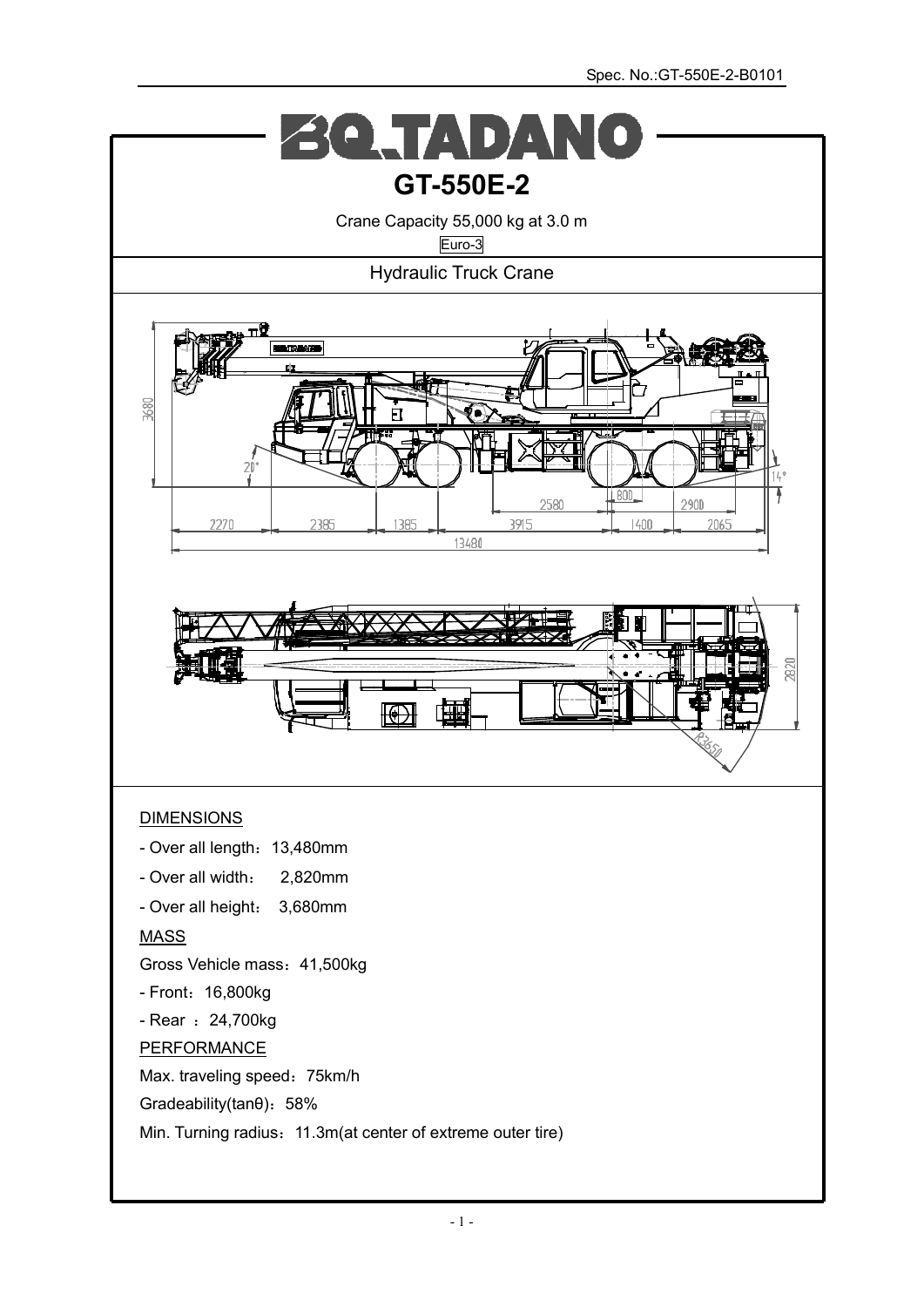| <b>CRANE CAPACITY</b>          | 55,000kg at 3.0m                                        |
|--------------------------------|---------------------------------------------------------|
| <b>BOOM</b>                    | 5-section full length power telescoping boom            |
| <b>FULLY RETRACTED LENGTH</b>  | 11.1m                                                   |
| <b>FULLY EXTENDED LENGTH</b>   | 42.0m                                                   |
| <b>EXTENSION SPEED</b>         | 30.9m in 132s                                           |
| <b>ELEVATION SPEED</b>         | $-2^{\circ}$ to $+80^{\circ}$ in 72s                    |
| JIB                            | Two-staged swing around boom extension.                 |
|                                | Triple offset (5 °/25 °/45 °) type. Stored              |
|                                | alongside base boom section.                            |
|                                | Assistant cylinders for mounting and stowing.           |
|                                | Single sheave at jib head.                              |
| <b>LENGTH</b>                  | 8.8m and 15.2m                                          |
| <b>HOIST -MAIN WINCH</b>       | Variable speed with grooved drum driven by              |
|                                | hydraulic axle piston motor through speed               |
|                                | reducer.                                                |
| <b>SINGLE LINE PULL</b>        | 42.2KN(4,300kgf)                                        |
| SINGLE LINE SPEED              | 143m/min(at the 4th layer)                              |
| <b>WIRE ROPE</b>               | Spin-resistant type, 19.05mm×227m                       |
| <b>HOIST - AUXILIARY WINCH</b> | Variable speed with grooved drum driven by              |
|                                | hydraulic axle piston motor through speed               |
|                                | reducer.                                                |
| <b>SINGLE LINE PULL</b>        | 44.1KN(4,500kgf)                                        |
| SINGLE LINE SPEED              | 123m/min(at the 2nd layer)                              |
| <b>WIRE ROPE</b>               | Spin-resistant type, 19.05mm×127m                       |
| <b>SWING</b>                   | 1.6 min-1( $rpm)$ )                                     |
| <b>REAR SWING RADIUS</b>       | 3.65m                                                   |
| <b>HYDRAULIC SYSTEM</b>        | Pumps----- Two variable piston pumps for                |
|                                | telescoping, elevating and winches.                     |
|                                | Tandem gear pump for swing and                          |
|                                | optional equipment.                                     |
|                                | Control valves-----multiple valves actuated by          |
|                                | pilot pressure integral pressure relieve valve.         |
|                                | Circuit----equipped with air cooled type oil<br>cooler. |
|                                | Hydraulic oil tank capacity-------approx.690L           |
|                                | Filters-----return line filter                          |
| <b>CRANE CONTROL</b>           | By 4 control levers based on ISO standard               |
|                                | layout.                                                 |
|                                | Control lever stands can change neutral                 |
|                                | positions and tilt for easy access to cab.              |
| CAB                            | One sided one-man type, steel construction              |
|                                | with sliding door access and tinted safety glass        |
|                                | windows opening at side.                                |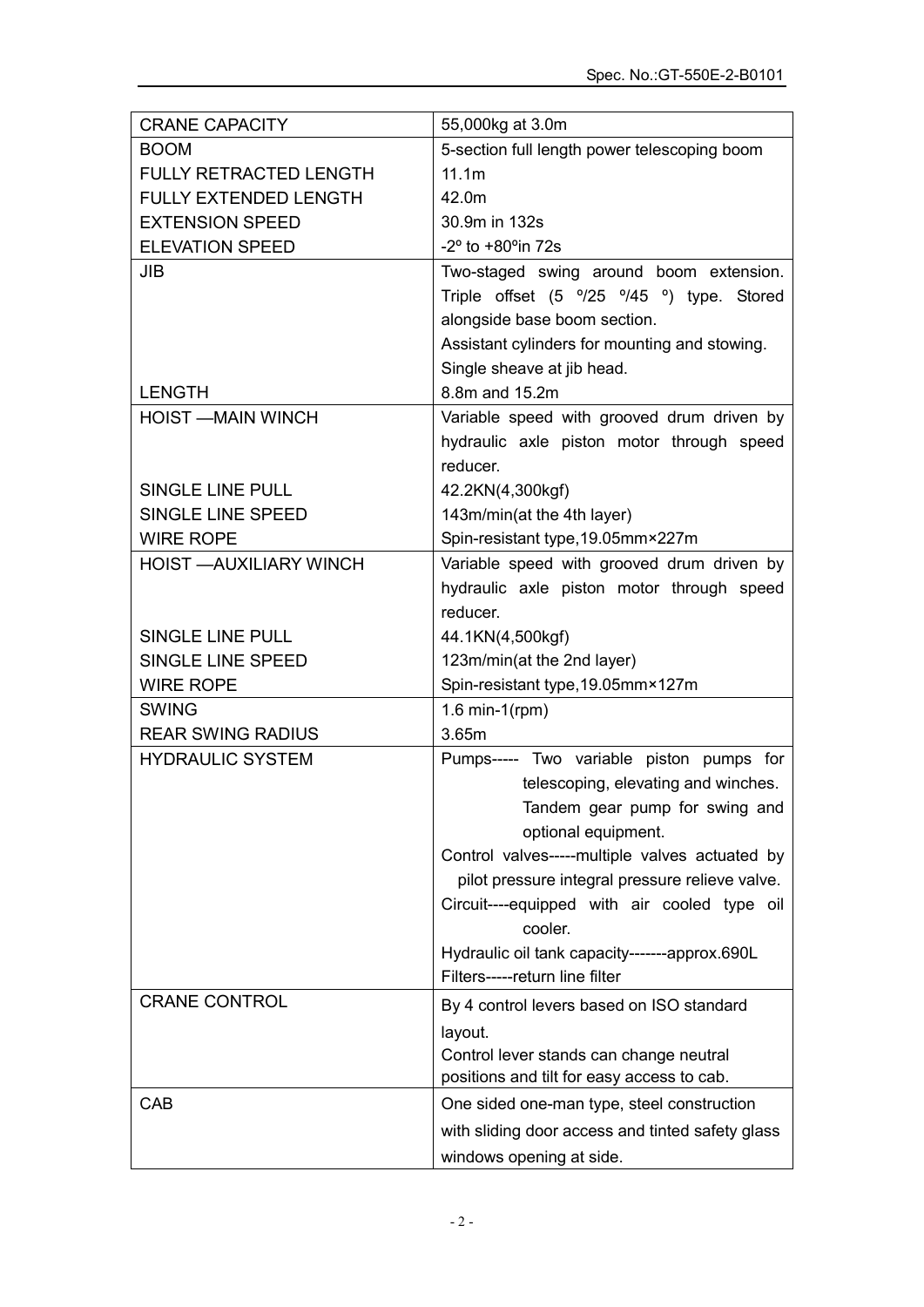|                                                     |               | Operator's 3 way adjustable seat with headrest                                                                                                                                                                                                                                                                                                                                                                                                                                                                                                                         |  |  |  |  |
|-----------------------------------------------------|---------------|------------------------------------------------------------------------------------------------------------------------------------------------------------------------------------------------------------------------------------------------------------------------------------------------------------------------------------------------------------------------------------------------------------------------------------------------------------------------------------------------------------------------------------------------------------------------|--|--|--|--|
|                                                     |               | and armrest.                                                                                                                                                                                                                                                                                                                                                                                                                                                                                                                                                           |  |  |  |  |
| <b>AUTOMATIC</b><br><b>TADANO</b><br><b>LIMITER</b> | <b>MOMENT</b> | Main unit in crane cab gives audible and visual<br>warning of approach to overload. Automatically<br>cuts out crane motions before overload.<br>Digital liquid crystal display:<br>Either boom angle or moment%<br>Either boom length or potential hook height<br>Actual load radius or swing angle<br>Actual hook load<br>·Permissible load<br>Either jib offset angle or number of parts line of<br>rope<br>Outrigger position indicator<br>Bar graphical display:<br>Either moment as<br>percentage<br>main<br>or<br>hydraulic pressure.<br>Boom position indicator |  |  |  |  |
| <b>SAFETY DEVICES</b>                               |               | Boom angle indicator<br>Pendant type over-winding cutout<br>Winch automatic fail-safe brake<br>Hook safety latch<br>Pilot check valves<br>Holding valves<br>Counterbalance valves<br>Hydraulic pressure relief valves<br>Front jack overload alarm                                                                                                                                                                                                                                                                                                                     |  |  |  |  |
| <b>OUTRIGGER</b>                                    |               | Hydraulic operated H-type outriggers.<br>Each outrigger controlled simultaneously or<br>independently from either side of carrier.<br>Equipped with level gauge.<br>Float mounted integrally with the jack retractor<br>to within vehicle width. All cylinders are fitted<br>with pilot check valves.<br>Crane operation with different extended length<br>of each outrigger.<br>Equipped with extension width detector for<br>each outrigger.                                                                                                                         |  |  |  |  |
| <b>EXTENDED WIDTH</b>                               |               | Fully6.8m, middle4.6m, minimum2.39m<br>Float size(diameter)-----400mm                                                                                                                                                                                                                                                                                                                                                                                                                                                                                                  |  |  |  |  |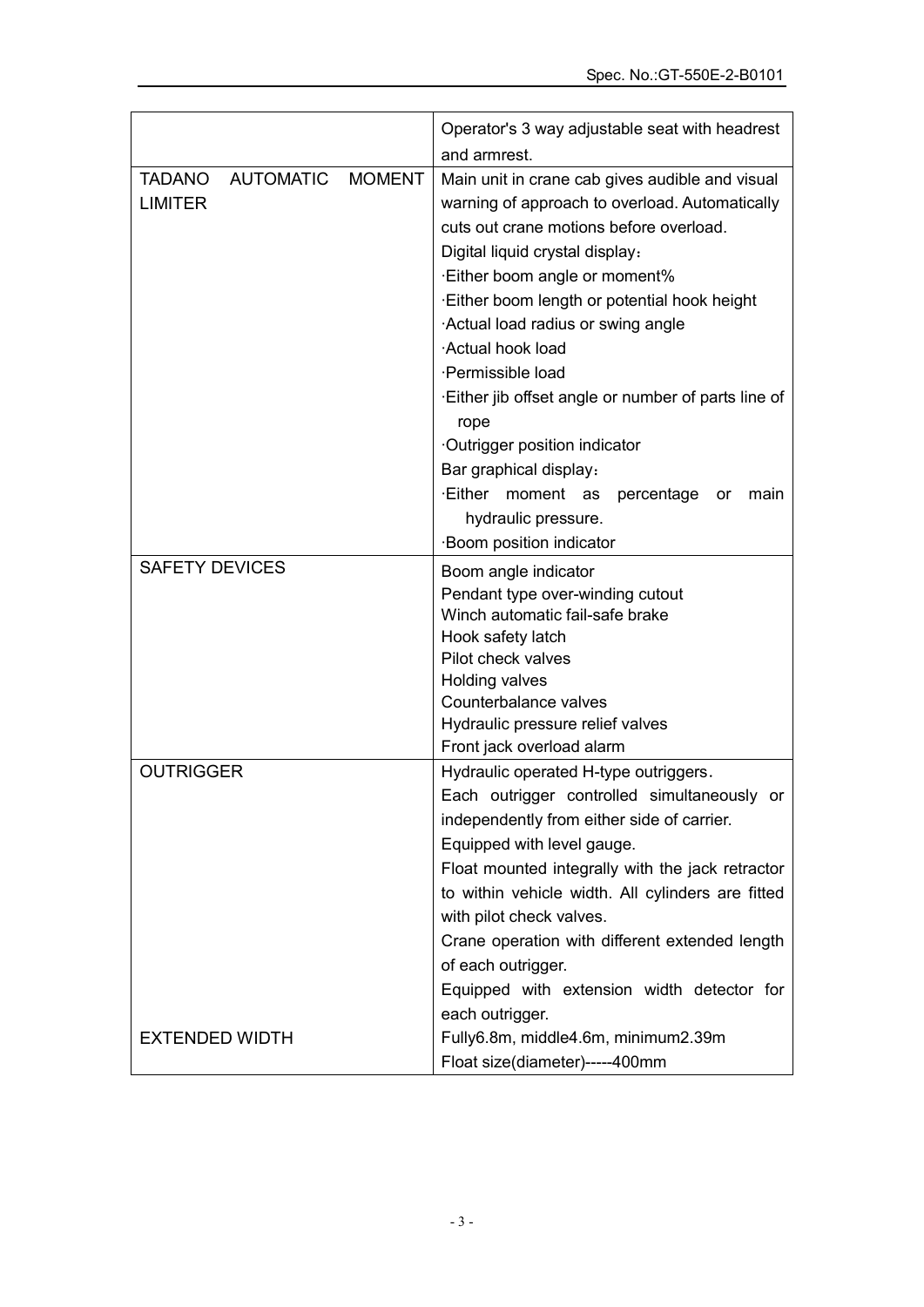| <b>FRONT JACK</b>                              | A fifth hydraulically operated outrigger jack.<br>Mounted to the front frame of carrier to permit<br>360 ° lifting capacities.<br>Hydraulic cylinder fitted with pilot check valve.<br>Float size(diameter)-----400mm                                                                                                                  |
|------------------------------------------------|----------------------------------------------------------------------------------------------------------------------------------------------------------------------------------------------------------------------------------------------------------------------------------------------------------------------------------------|
| <b>STANDARD EQUIPMENT</b><br>(UPPER STRUCTURE) | 4.5 t capacity hook block (swivel hook)<br>20t capacity hook block<br>55t capacity hook block<br>Control pedals for boom hoist and boom<br>telescoping.<br>3 working lights<br>External lamp (AML)<br>Cable follower<br>Winch drum mirror (Hoist mirror)<br>Electric fan<br>Sun visor<br>Sun shade<br>Cab floor mat<br>Air conditioner |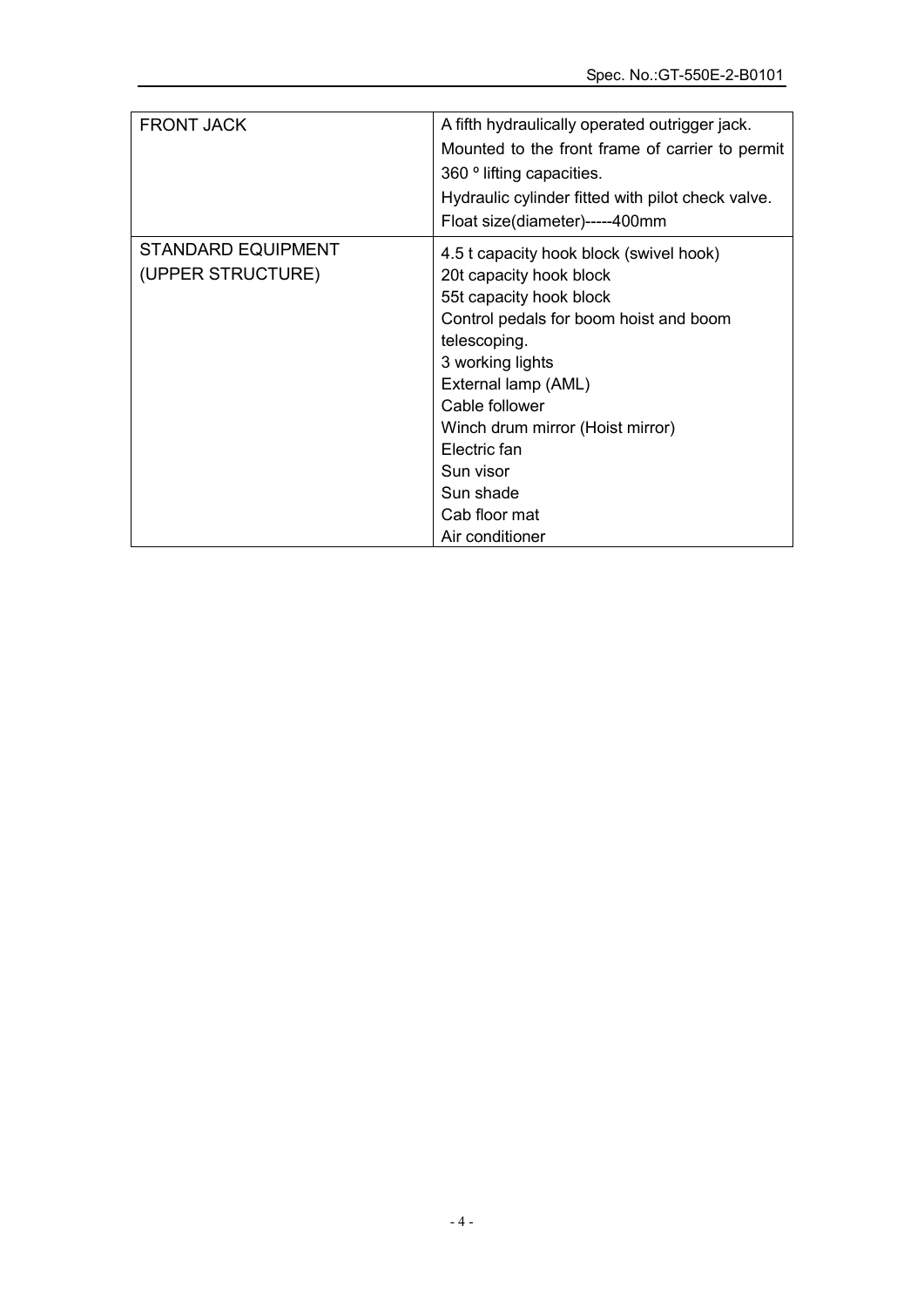# CARRIER SPECIFICATIONS

| <b>MANUFACTURER</b>       | JINGCHENG HEAVY INDUSTRY CO., LTD.,                                                    |
|---------------------------|----------------------------------------------------------------------------------------|
|                           | BCW5431JQZ, left hand steering, 8×4                                                    |
| ENGINE (Euro 3)           | Manufacturer---- Daimler                                                               |
|                           | Model---OM457LA.III/7                                                                  |
|                           | Type-----4 cycle, turbo charged, 6 cylinder in                                         |
|                           | line, direct injection, water cooled                                                   |
|                           | diesel engine.                                                                         |
|                           | Piston displacement---11,967cm <sup>3</sup>                                            |
|                           | Max. output----260KW(354ps)/1,900r/min                                                 |
|                           | Max. torque----1,850N.m(190kgf.m)/1,100r /                                             |
|                           | min                                                                                    |
| <b>CLUTCH</b>             | Dry single plate, hydraulically operated clutch                                        |
|                           | release mechanism with air assisted booster.                                           |
| <b>TRANSMISSION</b>       | 9 forward an 1 reverse speeds, synchromesh                                             |
|                           | on 2nd - 9th gear and constant-mesh on 1st                                             |
|                           | and reverse gear.                                                                      |
| <b>AXLES</b>              | Front------Reverse-ellliot type, steering axle.                                        |
|                           | Rear-------Full floating type, driving axle with                                       |
|                           | inter-wheel differential lock.                                                         |
| <b>STEERING</b>           | Dual circuit hydraulic and mechanical                                                  |
|                           | steering of both front axles with hydraulic                                            |
|                           | power booster.                                                                         |
| <b>SUSPENSION</b>         | Front-------Hydraulic/pneumatic suspension,                                            |
|                           | with hydraulic lock system and leveling                                                |
|                           | adjustment.                                                                            |
|                           |                                                                                        |
|                           | Rear------- Hydraulic/pneumatic suspension,<br>with hydraulic lock system and leveling |
|                           | adjustment.                                                                            |
| <b>BRAKE SYSTEM</b>       | Service-----Full air brakes on all wheels.                                             |
|                           |                                                                                        |
|                           | Dual-circuit system.<br>Parking/Emergency                                              |
|                           | ------Spring laded brake                                                               |
|                           | rear<br>on<br>4-wheel controlled by knob of                                            |
|                           | spring brake valve.                                                                    |
|                           |                                                                                        |
|                           | Auxiliary----Constant throttle<br>system<br>with                                       |
|                           | exhaust flap brake.<br>24 V DC. 2 batteries of 12V                                     |
| <b>ELECTRIC SYSTEM</b>    |                                                                                        |
|                           | Alternator------28V-80A                                                                |
| <b>FUEL TANK CAPACITY</b> | 300L                                                                                   |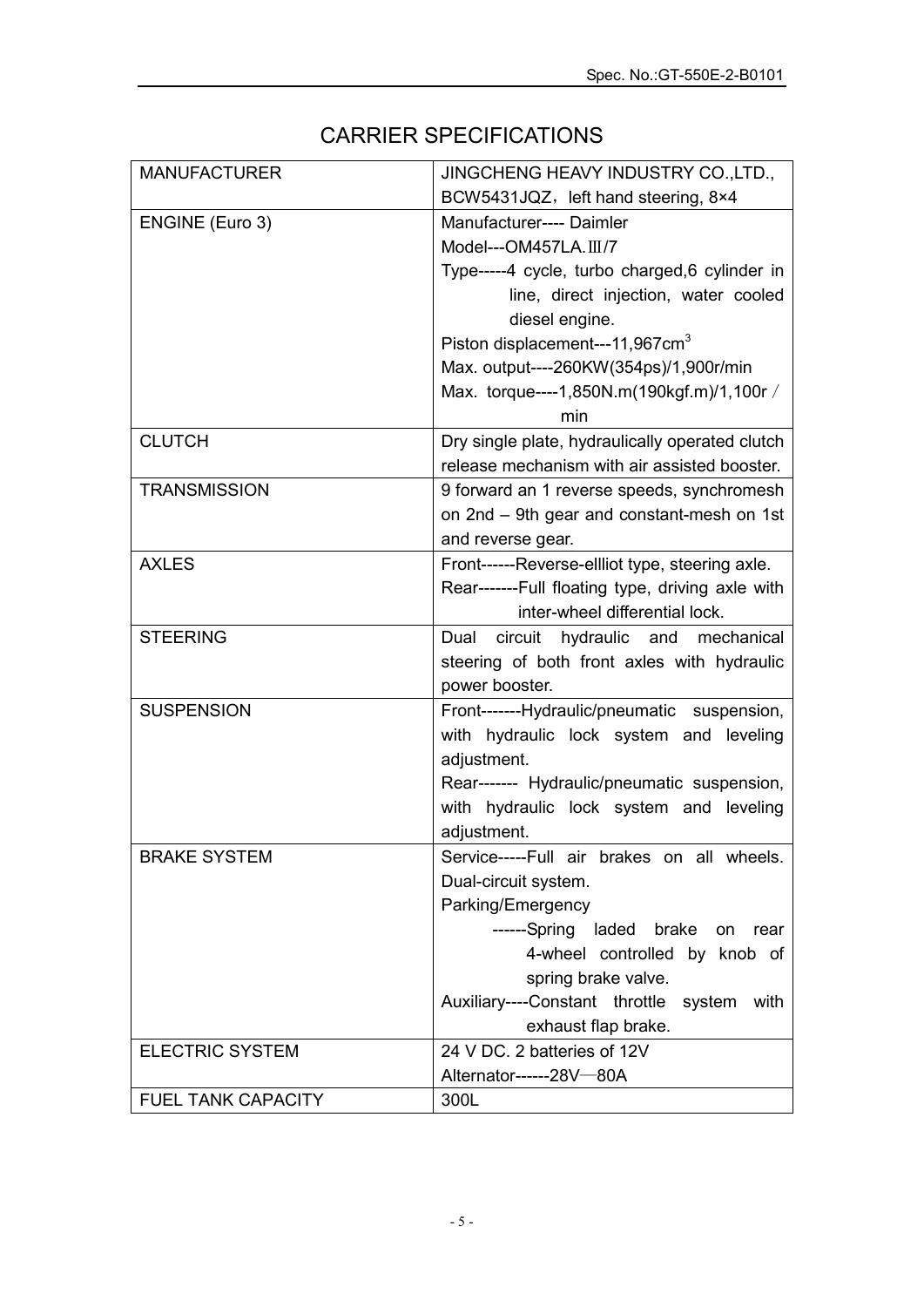| CAB                       | 2-man full width cab of steel structure, with       |
|---------------------------|-----------------------------------------------------|
|                           | safety glass.                                       |
|                           | Seats adjustable and air-suspended with             |
|                           | headrest and 3point safety belt.                    |
| <b>TIRE</b>               | - Front 315/80 R22.5 single x4                      |
|                           | - Rear 315/80 R22.5 double x4                       |
|                           | - Spare 315/80 R22.5 x1                             |
| <b>TURN RADIUS</b>        | Min. turning radius (at center of extreme           |
|                           | outer tire)                                         |
|                           | $---11.3 m$                                         |
| <b>STANDARD EQUIPMENT</b> | Spare tire carrier                                  |
|                           | Rear fog lights                                     |
|                           | Inter-wheel differential gear lock                  |
|                           | Fuel tank cap with lock key                         |
|                           | Air dryer                                           |
|                           | Towing hook (Front and rear, Eye type)              |
|                           | Engine over-run alarm                               |
|                           | Air filter warning light (Instrument cluster)       |
|                           | Cooling water level warning light                   |
|                           | Engine hour meter                                   |
|                           | PTO hour meter                                      |
|                           | Reversing signal                                    |
|                           | Low air pressure warning lamp and buzzer            |
|                           | Adjustment and heating rearview mirror<br>Sun visor |
|                           | Tilting-telescoping steering wheel                  |
|                           | 3 way adjustable air suspension seat                |
|                           | Tachometer/speedometer(with odometer)               |
|                           | Air conditioner(hot water cab heater and            |
|                           | cooler) with defroster                              |
|                           | 3 point type seat belt.                             |
|                           | Windshield wiper (with intermittent wiping)         |
|                           | and washer                                          |
|                           | Cigarette lighter                                   |
|                           | Owner's tool set                                    |
|                           | Cruise control                                      |
|                           | AM/FM radio                                         |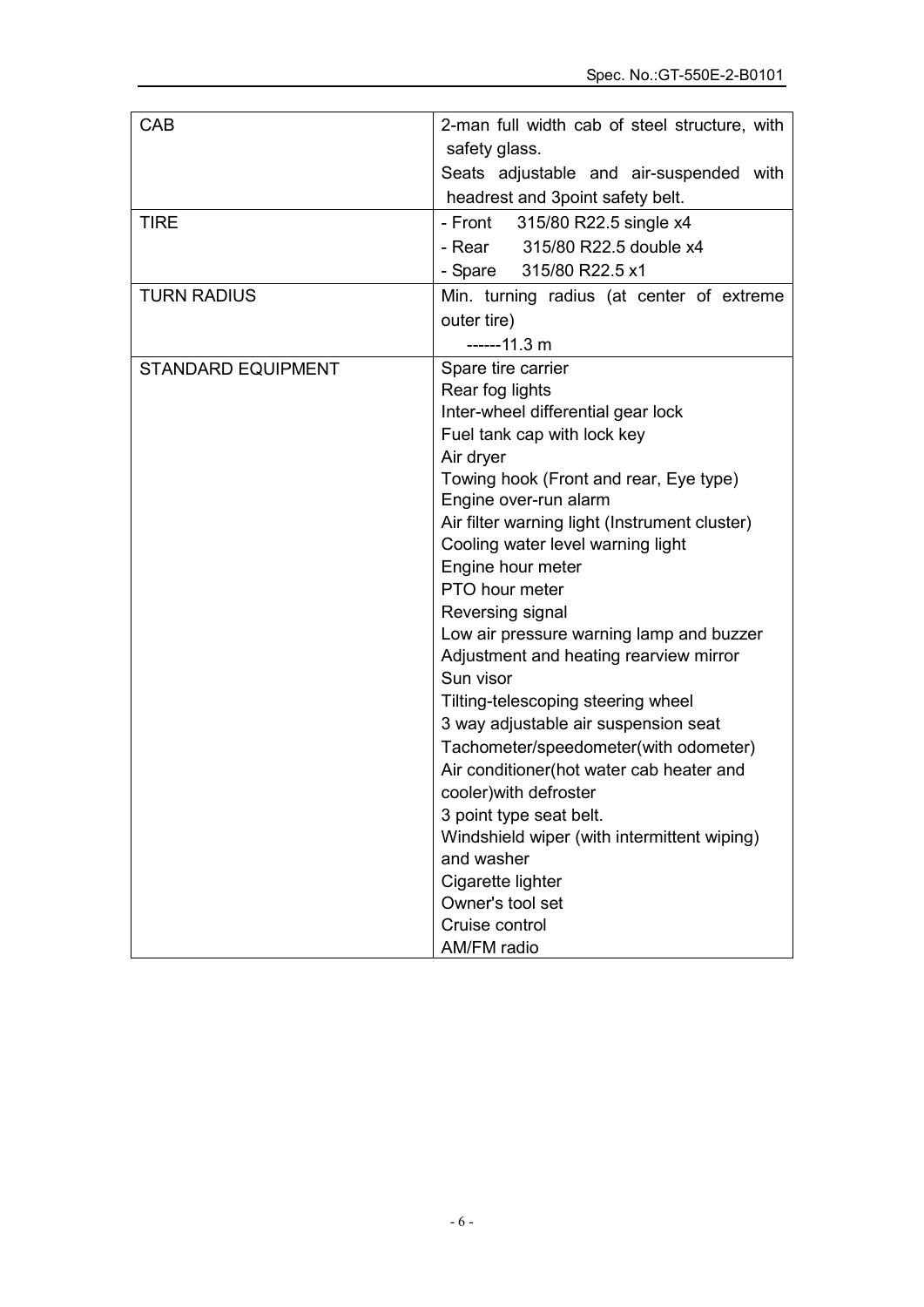

### **NOTE:**

The above lifting height and boom angle are based on a straight (unladen) boom, and allowance should be made for boom deflection obtained under laden conditions.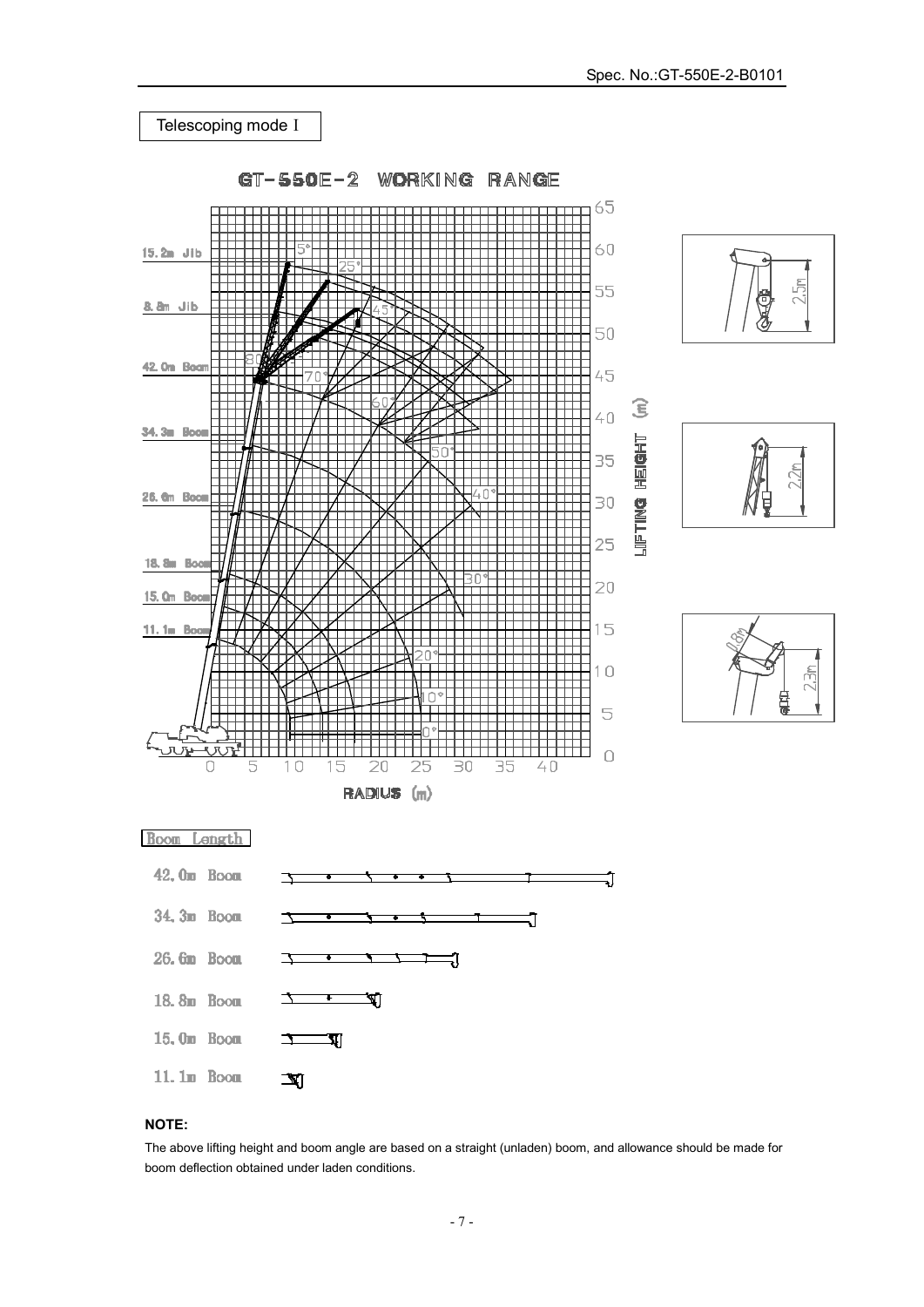

# **NOTE:**

The above lifting height and boom angle are based on a straight (unladen) boom, and allowance should be made for boom deflection obtained under laden conditions.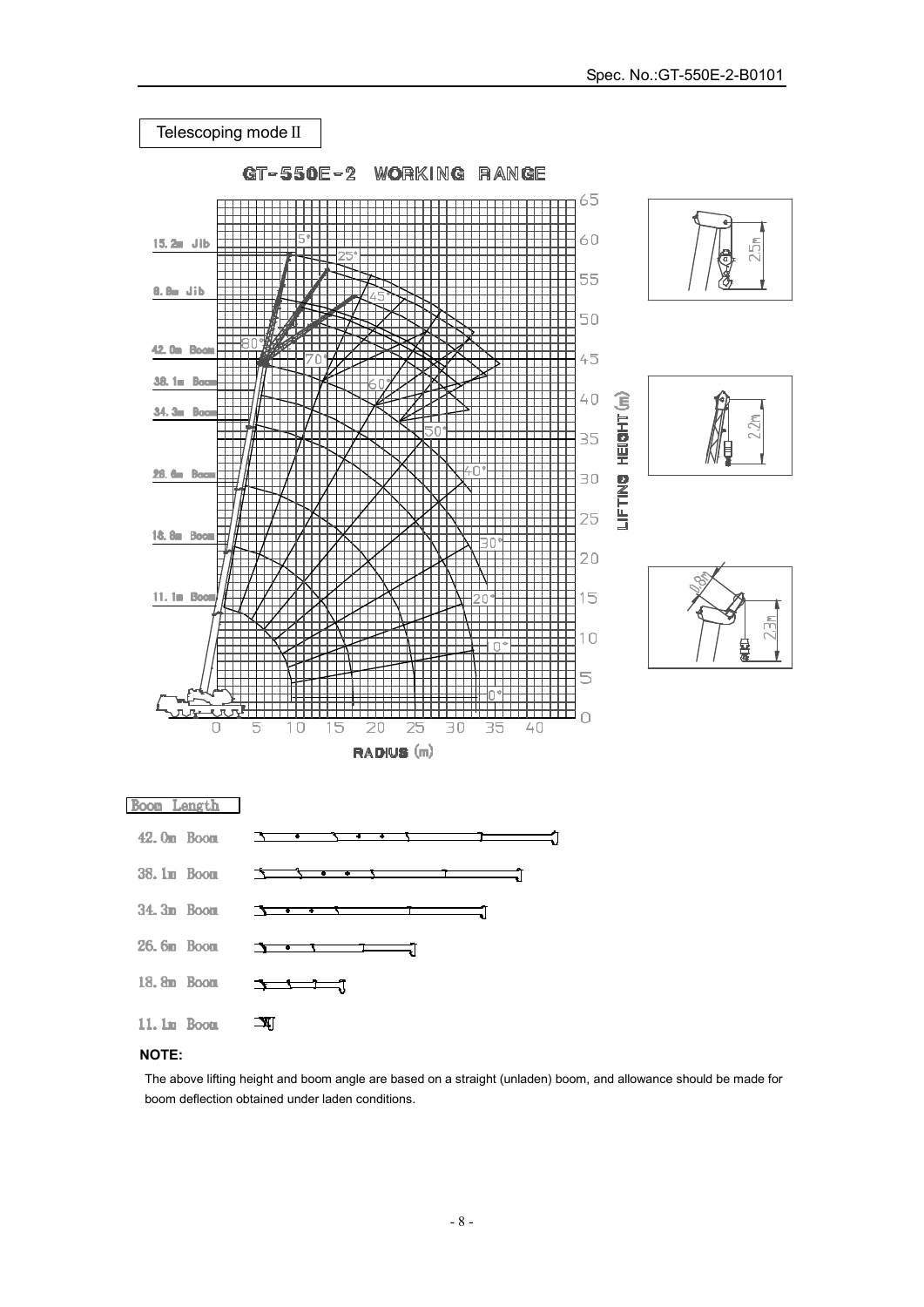#### unit: kg class: C3

| Outrigger max extended6.8m |                             |               |            |             |            |        |            |       |               |               |
|----------------------------|-----------------------------|---------------|------------|-------------|------------|--------|------------|-------|---------------|---------------|
| Working<br>radius          | 11.1m<br>boom               | 15.0m<br>boom | 18.8m boom |             | 26.6m boom |        | 34.3m boom |       | 38.1m<br>boom | 42.0m<br>boom |
| 3.0                        | 55,000                      | 40,000        | 28,000     | 20,000      |            |        |            |       |               |               |
| 3.5                        | 43,700                      | 40,000        | 28,000     | 20,000      |            |        |            |       |               |               |
| 4.0                        | 38,500                      | 38,100        | 28.000     | 20,000      |            |        |            |       |               |               |
| 4.5                        | 34,200                      | 33,800        | 28,000     | 19,800      | 20,000     | 14,000 |            |       |               |               |
| 5.0                        | 30.800                      | 30.400        | 28,000     | 19,000      | 20.000     | 14.000 |            |       |               |               |
| 5.5                        | 27,800                      | 27,400        | 27,200     | 18,200      | 20,000     | 13,600 |            |       |               |               |
| 6.0                        | 25,400                      | 25,000        | 24,700     | 17,500      | 20,000     | 12.800 | 14,000     | 8,000 |               |               |
| 6.5                        | 23,200                      | 22,800        | 22,500     | 16,800      | 18,900     | 12,000 | 14,000     | 8,000 |               |               |
| 7.0                        | 21,400                      | 21,000        | 20,700     | 16,200      | 17,800     | 11,400 | 13,500     | 8,000 | 8,000         | 8,000         |
| 7.5                        | 19.700                      | 19.300        | 19.100     | 15,700      | 16,700     | 10,800 | 13,000     | 8,000 | 8,000         | 8,000         |
| 8.0                        | 18,300                      | 17,900        | 17,600     | 15,200      | 15,800     | 10,200 | 12,500     | 8,000 | 8,000         | 8,000         |
| 9.0                        | 15,200                      | 14,600        | 14,200     | 14,300      | 14,200     | 9,300  | 11,300     | 7,600 | 8,000         | 8,000         |
| 10.0                       |                             | 11,600        | 11,300     | 13,500      | 12,500     | 8,500  | 10,400     | 7,000 | 7,500         | 8,000         |
| 11.0                       |                             | 9,500         | 9,100      | 11,400      | 10,300     | 7,800  | 9,600      | 6,400 | 6,900         | 7,500         |
| 12.0                       |                             | 7.800         | 7,500      | 9,600       | 8,600      | 7,200  | 8,800      | 5,800 | 6,400         | 6,900         |
| 14.0                       |                             |               | 5,100      | 7,200       | 6,200      | 6,200  | 6,800      | 4,900 | 5,500         | 5,900         |
| 16.0                       |                             |               | 3,500      | 5,500       | 4,500      | 5,400  | 5,100      | 4,200 | 4,700         | 5,200         |
| 18.0                       |                             |               |            |             | 3,300      | 4,700  | 3,900      | 3,600 | 4,100         | 4,200         |
| 20.0                       |                             |               |            |             | 2,400      | 3,700  | 3,000      | 3,200 | 3,600         | 3,200         |
| 22.0                       |                             |               |            |             | 1,700      | 3,000  | 2.200      | 2,800 | 2,800         | 2,500         |
| 24.0                       |                             |               |            |             | 1,200      | 2,400  | 1,600      | 2,500 | 2,200         | 1,900         |
| 26.0                       |                             |               |            |             |            |        | 1,200      | 2,100 | 1,800         | 1,400         |
| 28.0                       |                             |               |            |             |            |        | 800        | 1.700 | 1.400         | 1.000         |
| 30.0                       |                             |               |            |             |            |        | 500        | 1,400 | 1,000         | 700           |
| 32.0                       |                             |               |            |             |            |        |            | 1,100 | 700           | 450           |
| 34.0                       |                             |               |            |             |            |        |            |       | 500           |               |
|                            | Telescoping condition (%)   |               |            |             |            |        |            |       |               |               |
| Telescoping<br>mode        | $\mathbb{I}$ , $\mathbb{I}$ | I             | I          | Π           | I          | П      | I          | Π     | П             | I, II         |
| 2nd boom                   | 0                           | 50            | 100        | $\mathbf 0$ | 100        | 0      | 100        | 0     | 50            | 100           |
| 3rd boom                   | 0                           | 0             | 0          | 33          | 33         | 66     | 66         | 100   | 100           | 100           |
| 4th boom                   | 0                           | 0             | 0          | 33          | 33         | 66     | 66         | 100   | 100           | 100           |
| Top boom                   | 0                           | 0             | 0          | 33          | 33         | 66     | 66         | 100   | 100           | 100           |

## NOTE

1. Rated lifting capacities shown in the table are based on the condition that the crane is set on firm groundhorizontally. Those above bold line are based on crane strength and those below, it is stability.

2. Rated lifting capacities in the stability area comply with part 2 /ISO 4305.

3. The mass of load handling devices such as hook blocks {570 kg for 55 ton capacity, 400 kg for 20 ton capacity and 130 kg for 4.5 ton capacity} and slings, shall be considered part of the load and must be deducted from rated lifting capacities.

4. Without front jack extended, when the boom is within the Over-front, Rated lifting capacities are different from those for the boom in the Over-side and Over-rear.

5. Standard number of parts of line for each boom length is as shown below. Load per-line should not surpass42.2 kN {4,300 kgf} for main winch rope and 44.1 kN {4,500 kgf} for auxiliary winch rope.

| 〔m〕<br>length<br>Boom | 11 1    | 15.0 | 18.8 | 26.6 | 34.3 | 38.1 | 42.0 | Jib/Single top |
|-----------------------|---------|------|------|------|------|------|------|----------------|
| No. of Parts line     | **13/12 | 10   |      | ັ    |      |      |      |                |

\*\*:With single top (When the lifting capacity is 55,000 kg)

6. Special weather caution: Refer to the operation and maintenance manual.

7. For rated lifting capacity of single top, subtract the main hook mass from the relevant boom rated lifting capacity. Rated lifting capacity of single top should not exceed 4,500 kg.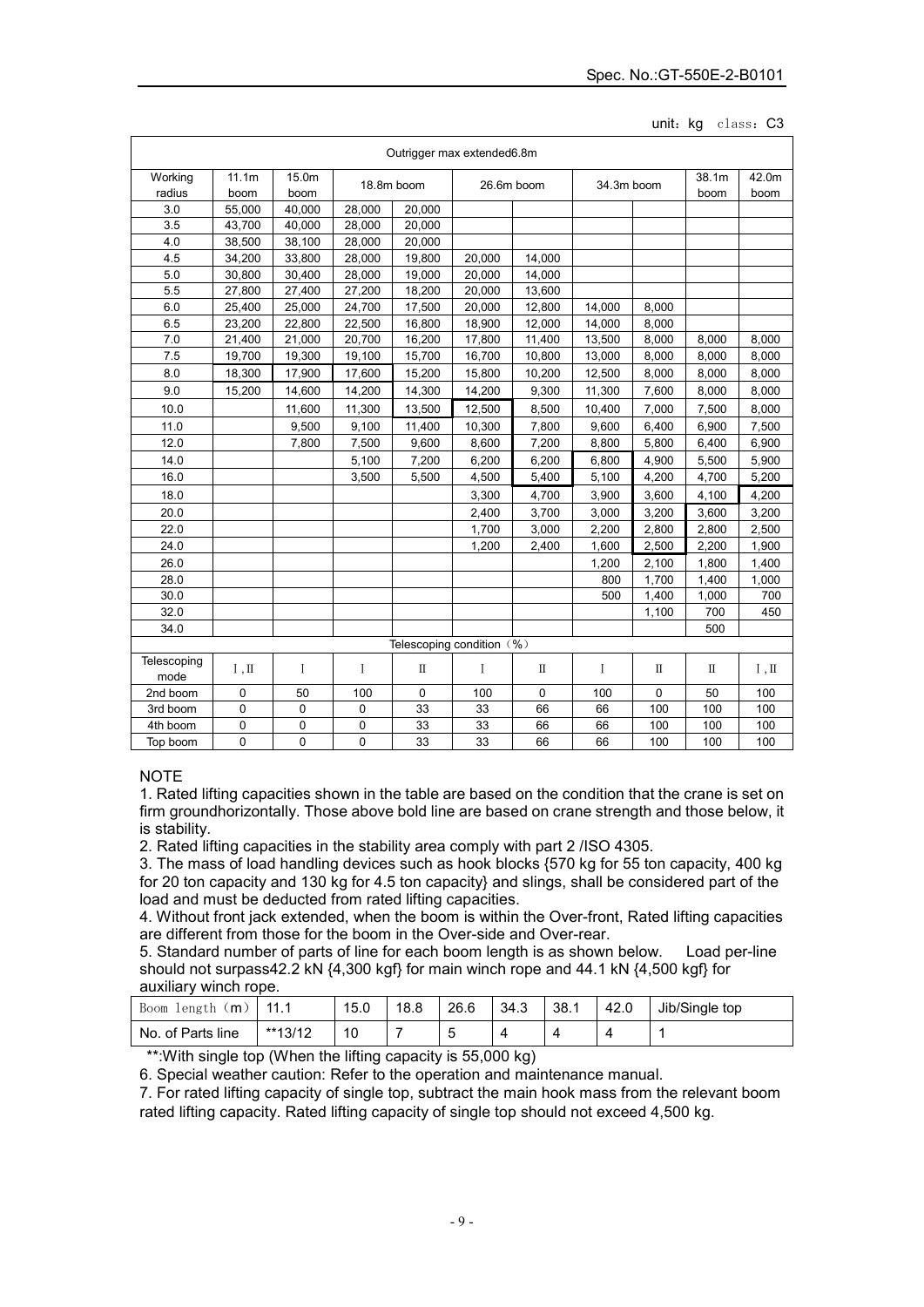|                     | Outrigger middle extended 4.6m |             |             |                           |            |          |            |          |       |       |
|---------------------|--------------------------------|-------------|-------------|---------------------------|------------|----------|------------|----------|-------|-------|
| Working             | 11.1m                          | 15.0m       | 18.8m boom  |                           | 26.6m boom |          | 34.3m boom |          | 38.1m | 42.0m |
| radius              | boom                           | boom        |             |                           |            |          |            |          | boom  | boom  |
| 3.0                 | 32,000                         | 28,000      | 28,000      | 20,000                    |            |          |            |          |       |       |
| 3.5                 | 32,000                         | 28,000      | 28.000      | 20.000                    |            |          |            |          |       |       |
| 4.0                 | 32,000                         | 28,000      | 28,000      | 20,000                    |            |          |            |          |       |       |
| 4.5                 | 26,300                         | 25,500      | 24,900      | 19.700                    | 20.000     | 14.000   |            |          |       |       |
| 5.0                 | 20,200                         | 19,200      | 18,700      | 18,900                    | 20,000     | 14,000   |            |          |       |       |
| 5.5                 | 15.800                         | 15,100      | 14.600      | 17,700                    | 16,400     | 13,500   |            |          |       |       |
| 6.0                 | 12,800                         | 12,200      | 11,800      | 14,600                    | 13,300     | 12,700   | 14,000     | 8,000    |       |       |
| 6.5                 | 10,600                         | 10,000      | 9,600       | 12,300                    | 11,100     | 12,000   | 11,900     | 8,000    |       |       |
| 7.0                 | 8,900                          | 8,300       | 8,000       | 10,500                    | 9,400      | 11,100   | 10,100     | 8,000    | 8,000 | 8,000 |
| 7.5                 | 7,500                          | 7,000       | 6,600       | 9,100                     | 8,000      | 9,700    | 8,700      | 8,000    | 8,000 | 8,000 |
| 8.0                 | 6,400                          | 5,900       | 5,500       | 7,900                     | 6,800      | 8,500    | 7,500      | 8,000    | 8,000 | 7,900 |
| 9.0                 | 4,700                          | 4,200       | 3,900       | 6,100                     | 5,100      | 6,700    | 5.800      | 7,100    | 6,500 | 6,100 |
| 10.0                |                                | 3,000       | 2,700       | 4,800                     | 3,800      | 5,300    | 4,500      | 5,600    | 5,200 | 4,800 |
| 11.0                |                                | 2,100       | 1.800       | 3,800                     | 2,900      | 4,300    | 3,500      | 4,600    | 4,200 | 3,800 |
| 12.0                |                                | 1,300       | 1,000       | 3,000                     | 2,100      | 3,500    | 2,700      | 3,800    | 3,400 | 3,000 |
| 14.0                |                                |             |             | 1,900                     | 1,000      | 2,300    | 1,600      | 2,600    | 2,200 | 1,900 |
| 16.0                |                                |             |             | 1,100                     |            | 1,500    |            | 1,800    | 1,400 | 1,000 |
| 18.0                |                                |             |             |                           |            |          |            | 1,200    |       |       |
|                     |                                |             |             | Telescoping condition (%) |            |          |            |          |       |       |
| Telescoping<br>mode | $\mathbb{I}$ , $\mathbb{I}$    | I           | I           | $\mathbb{I}$              | I          | $\rm II$ | I          | $\rm II$ | П     | I, II |
| 2nd boom            | $\mathbf 0$                    | 50          | 100         | 0                         | 100        | 0        | 100        | 0        | 50    | 100   |
| 3rd boom            | $\mathbf 0$                    | 0           | 0           | 33                        | 33         | 66       | 66         | 100      | 100   | 100   |
| 4th boom            | 0                              | 0           | 0           | 33                        | 33         | 66       | 66         | 100      | 100   | 100   |
| Top boom            | 0                              | $\mathbf 0$ | $\mathbf 0$ | 33                        | 33         | 66       | 66         | 100      | 100   | 100   |

unit: kg Class : C3

|  |  |  | Unit: kg Class: C3 |  |  |
|--|--|--|--------------------|--|--|
|--|--|--|--------------------|--|--|

|                  |                         |               | Outrigger min. extended 2.39m |          |              |             |
|------------------|-------------------------|---------------|-------------------------------|----------|--------------|-------------|
| Working radius   | 11.1m<br>boom           | 15.0m<br>boom | 18.8m boom<br>26.6m boom      |          |              |             |
| 3.0              | 22,800                  | 22,100        | 21,700                        | 20.000   |              |             |
| 3.5              | 16,900                  | 16,300        | 15,900                        | 18,600   |              |             |
| 4.0              | 13,100                  | 12,500        | 12,100                        | 14.600   |              |             |
| 4.5              | 10,400                  | 9,900         | 9,500                         | 11,900   | 10,800       | 12,500      |
| $5.0\,$          | 8.400                   | 7,900         | 7,600                         | 9,800    | 8,800        | 10,400      |
| 5.5              | 6,900                   | 6,500         | 6,100                         | 8,300    | 7,300        | 8,800       |
| 6.0              | 5,700                   | 5,300         | 5,000                         | 7,000    | 6,100        | 7,600       |
| 6.5              | 4,800                   | 4,300         | 4,000                         | 6,000    | 5,100        | 6,500       |
| 7.0              | 4,000                   | 3,500         | 3,200                         | 5,200    | 4,300        | 5,700       |
| 7.5              | 3,300                   | 2,900         | 2,600                         | 4,500    | 3,600        | 5,000       |
| 8.0              | 2,700                   | 2,300         | 2,000                         | 3,900    | 3,000        | 4,400       |
| 9.0              | 1,800                   | 1,400         | 1,100                         | 2,900    | 2,100        | 3,400       |
| 10.0             |                         |               |                               | 2,200    | 1,400        | 2,700       |
| 11.0             |                         |               |                               | 1,600    |              | 2,100       |
| 12.0             |                         |               |                               | 1,100    |              | 1,600       |
|                  |                         |               | Telescoping condition (%)     |          |              |             |
| Telescoping mode | ${\rm I}$ , $~{\rm II}$ | I             |                               | $\rm II$ | $\mathbf{I}$ | $\rm{I\!I}$ |
| 2nd boom         | 0                       | 50            | 100                           | 0        | 100          | 0           |
| 3rd boom         | 0                       | 0             | $\mathbf 0$                   | 33       | 33           | 66          |
| 4th boom         | 0                       | 0             | 0                             | 33       | 33           | 66          |
| Top boom         | 0                       | 0             | 0                             | 33       | 33           | 66          |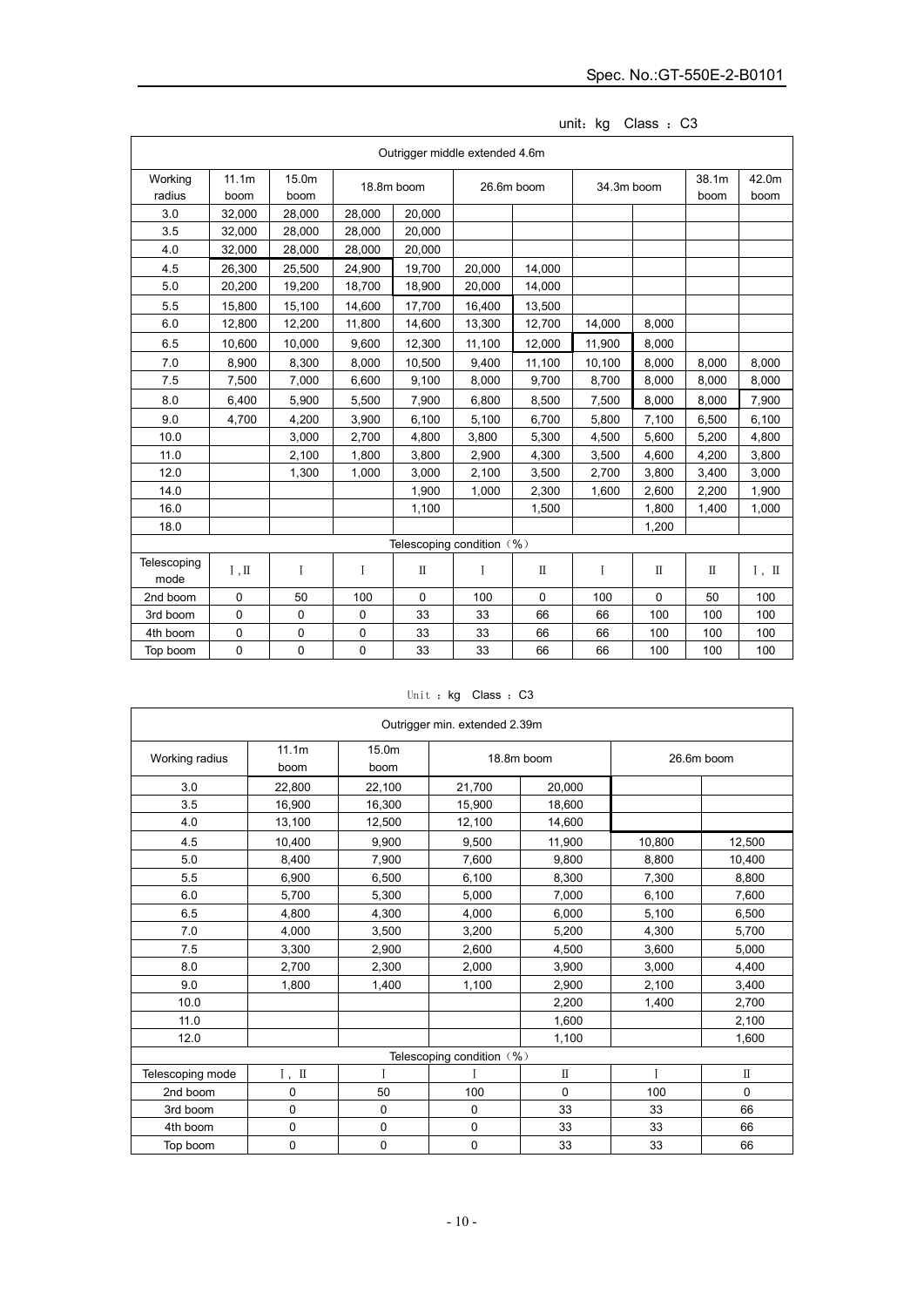|              | UNII: KG<br>Class: C3<br>Outrigger max extended 6.8m |            |            |            |            |            |  |  |  |
|--------------|------------------------------------------------------|------------|------------|------------|------------|------------|--|--|--|
|              |                                                      | 42.0m Boom |            |            |            |            |  |  |  |
|              |                                                      | 8.8m Jib   |            |            | 15.2m Jib  |            |  |  |  |
| Boom angle   | 5° offset                                            | 25° offset | 45° offset | 5° orffset | 25° offset | 45° offset |  |  |  |
| $80^\circ$   | 3500                                                 | 2500       | 1400       | 2300       | 1150       | 750        |  |  |  |
| $75^\circ$   | 3500                                                 | 2330       | 1380       | 2100       | 1040       | 670        |  |  |  |
| $72^\circ$   | 3300                                                 | 2250       | 1350       | 1950       | 1000       | 630        |  |  |  |
| $70^{\circ}$ | 3000                                                 | 2100       | 1320       | 1750       | 950        | 610        |  |  |  |
| $65^{\circ}$ | 2300                                                 | 1900       | 1250       | 1440       | 880        | 560        |  |  |  |
| $60^{\circ}$ | 1400                                                 | 1300       | 1150       | 1100       | 830        | 520        |  |  |  |
| $55^{\circ}$ | 750                                                  | 700        | 650        | 500        | 400        |            |  |  |  |

| Unit : kg |  | Class: C3 |  |
|-----------|--|-----------|--|
|-----------|--|-----------|--|

Unit: kg Class: C3

| Outrigger max extended6.8m |                                                    |            |            |             |            |            |  |
|----------------------------|----------------------------------------------------|------------|------------|-------------|------------|------------|--|
|                            | 38.1m Boom (Telescoping mode II) or less than that |            |            |             |            |            |  |
|                            | 8.8m Jib                                           |            |            | $15.2m$ Jib |            |            |  |
| Boom angle                 | 5° offset                                          | 25° offset | 45° offset | 5° offset   | 25° offset | 45° offset |  |
| $80^\circ$                 | 3500                                               | 2500       | 1400       | 2300        | 1150       | 750        |  |
| $75^\circ$                 | 3500                                               | 2330       | 1380       | 2100        | 1040       | 670        |  |
| $72^\circ$                 | 3300                                               | 2250       | 1350       | 1950        | 1000       | 630        |  |
| $70^{\circ}$               | 3000                                               | 2100       | 1320       | 1750        | 950        | 610        |  |
| $65^\circ$                 | 2300                                               | 1900       | 1250       | 1440        | 880        | 560        |  |
| $60^\circ$                 | 1900                                               | 1600       | 1150       | 1220        | 830        | 520        |  |
| $55^{\circ}$               | 1450                                               | 1350       | 1080       | 1100        | 750        | 490        |  |
| $50^{\circ}$               | 950                                                | 850        | 800        | 650         | 550        | 450        |  |
| $45^{\circ}$               | 500                                                | 450        | 450        |             |            |            |  |

 $\mathbf{r}$ 

|              | Unit: kg<br>Class: C3                              |            |                             |           |            |            |  |  |
|--------------|----------------------------------------------------|------------|-----------------------------|-----------|------------|------------|--|--|
|              |                                                    |            | Outrigger max extended 6.8m |           |            |            |  |  |
|              | 34.3m Boom (Telescoping mode I ) or less than that |            |                             |           |            |            |  |  |
|              |                                                    | 8.8m Jib   |                             | 15.2m Jib |            |            |  |  |
| Boom angle   | 5° offset                                          | 25° offset | 45° offset                  | 5° offset | 25° offset | 45° offset |  |  |
| $80^{\circ}$ | 3500                                               | 2500       | 1400                        | 2300      | 1150       | 750        |  |  |
| $75^\circ$   | 3500                                               | 2330       | 1380                        | 2100      | 1040       | 670        |  |  |
| $72^\circ$   | 3300                                               | 2250       | 1350                        | 1950      | 1000       | 630        |  |  |
| $70^{\circ}$ | 3000                                               | 2100       | 1320                        | 1750      | 950        | 610        |  |  |
| $65^{\circ}$ | 2300                                               | 1900       | 1250                        | 1440      | 880        | 560        |  |  |
| $60^{\circ}$ | 1900                                               | 1600       | 1150                        | 1220      | 830        | 520        |  |  |
| $55^{\circ}$ | 1450                                               | 1350       | 1080                        | 1100      | 750        | 490        |  |  |
| $50^{\circ}$ | 950                                                | 850        | 800                         | 650       | 550        | 450        |  |  |
| $45^{\circ}$ | 500                                                | 450        | 450                         |           |            |            |  |  |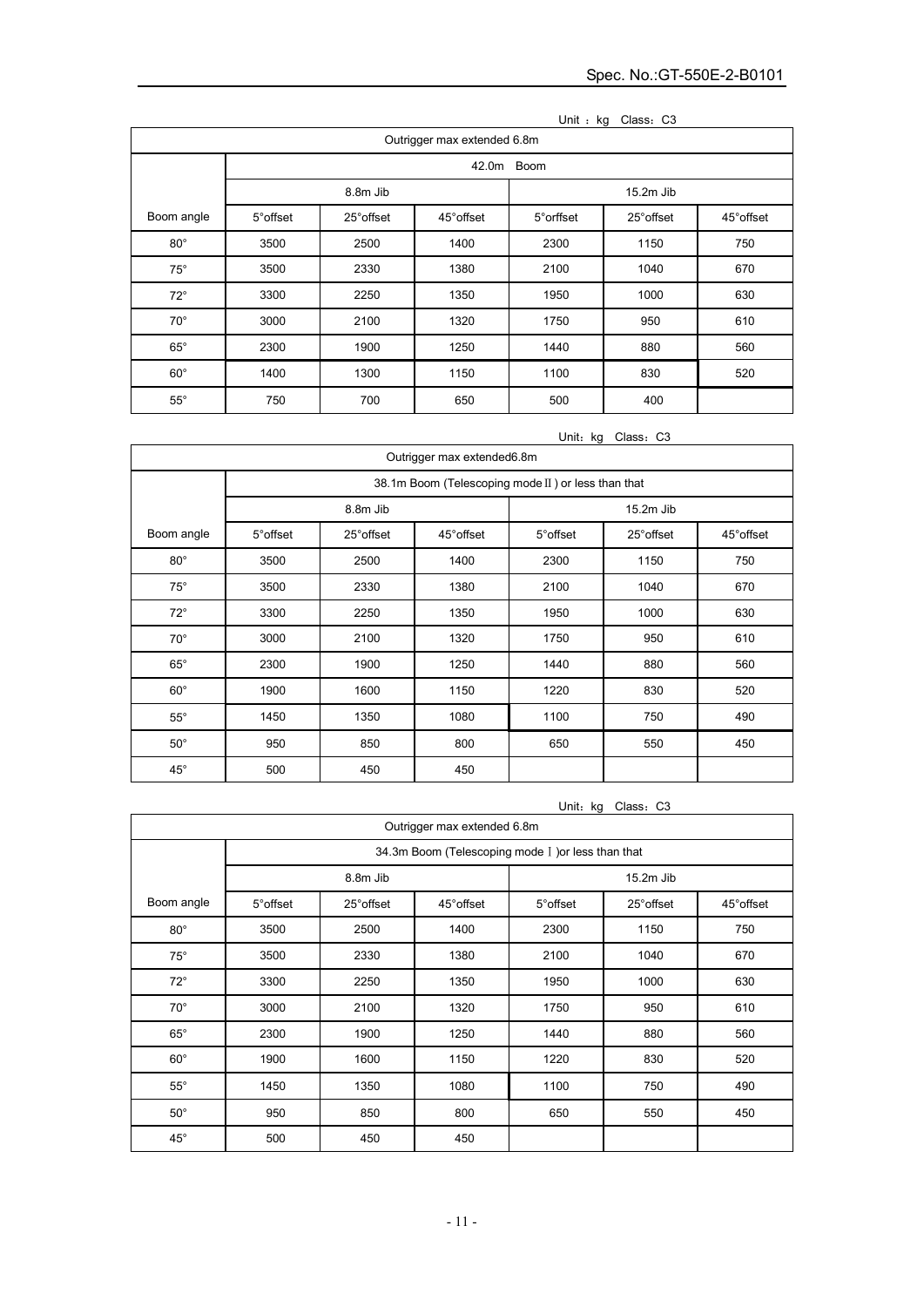| , איייס<br>onavu. vu    |                         |            |            |           |            |            |  |  |
|-------------------------|-------------------------|------------|------------|-----------|------------|------------|--|--|
| Outrigger extended 4.6m |                         |            |            |           |            |            |  |  |
|                         | 42.0m Boom              |            |            |           |            |            |  |  |
|                         | 8.8m Jib<br>$15.2m$ Jib |            |            |           |            |            |  |  |
| Boom angle              | 5° offset               | 25° offset | 45° offset | 5° offset | 25° offset | 45° offset |  |  |
| $80^{\circ}$            | 3500                    | 2500       | 1400       | 2300      | 1150       | 750        |  |  |
| $75^\circ$              | 1950                    | 1500       | 1380       | 1500      | 1010       | 670        |  |  |
| $72^\circ$              | 1000                    | 750        | 650        | 700       | 450        |            |  |  |
| $70^{\circ}$            | 500                     | 400        |            |           |            |            |  |  |

| Unit: kg | Class: C3 |  |
|----------|-----------|--|
|----------|-----------|--|

Unit: kg Class: C3

| Outrigger extended 4.6m |                         |                                                    |            |           |            |            |  |  |
|-------------------------|-------------------------|----------------------------------------------------|------------|-----------|------------|------------|--|--|
|                         |                         | 38.1m Boom (Telescoping mode II) or less than that |            |           |            |            |  |  |
|                         | 8.8m Jib<br>$15.2m$ Jib |                                                    |            |           |            |            |  |  |
| Boom angle              | 5° offset               | 25° offset                                         | 45° offset | 5° offset | 25° offset | 45° offset |  |  |
| $80^{\circ}$            | 3500                    | 2500                                               | 1400       | 2300      | 1150       | 750        |  |  |
| $75^\circ$              | 2800                    | 2150                                               | 1380       | 2100      | 1040       | 670        |  |  |
| $72^{\circ}$            | 1700                    | 1350                                               | 1150       | 1300      | 930        | 630        |  |  |
| $70^{\circ}$            | 1200                    | 950                                                | 800        | 850       | 600        | 450        |  |  |

| ັ<br>Outrigger extended4.6m |                                                    |            |            |           |            |            |  |
|-----------------------------|----------------------------------------------------|------------|------------|-----------|------------|------------|--|
|                             | 34.3m Boom (Telescoping mode I ) or less than that |            |            |           |            |            |  |
|                             | 8.8m Jib<br>$15.2m$ Jib                            |            |            |           |            |            |  |
| Boom angle                  | 5° offset                                          | 25° offset | 45° offset | 5° offset | 25° offset | 45° offset |  |
| $80^{\circ}$                | 3500                                               | 2500       | 1400       | 2300      | 1150       | 750        |  |
| $75^\circ$                  | 2800                                               | 2150       | 1380       | 2100      | 1040       | 670        |  |
| $72^{\circ}$                | 1700                                               | 1350       | 1150       | 1300      | 930        | 630        |  |
| $70^{\circ}$                | 1200                                               | 950        | 800        | 850       | 600        | 450        |  |

## Unit: kg Class: C3